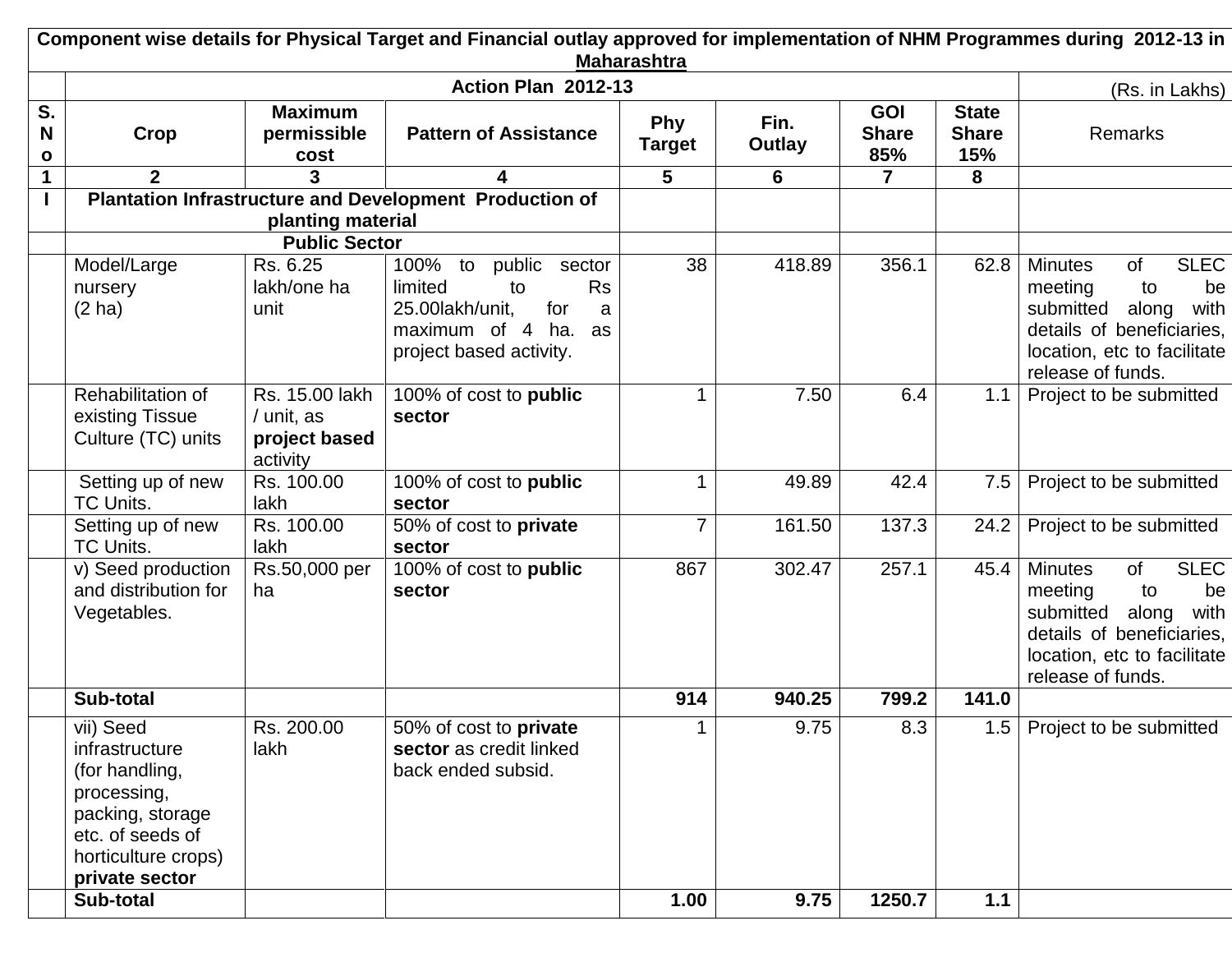| $\boldsymbol{2}$ |                                          |                                 | <b>Establishment of new gardens / Area Expansion</b>                                                                                                                                                                                                             |       |         |         |                  |                                             |
|------------------|------------------------------------------|---------------------------------|------------------------------------------------------------------------------------------------------------------------------------------------------------------------------------------------------------------------------------------------------------------|-------|---------|---------|------------------|---------------------------------------------|
|                  |                                          |                                 | Cost intensive crops using normal spacing<br>(For a maximum area of 4 ha per beneficiary)                                                                                                                                                                        | 915.0 | 950.0   |         |                  |                                             |
|                  |                                          | <b>Fruits - Perennials (ha)</b> |                                                                                                                                                                                                                                                                  |       |         |         |                  |                                             |
|                  | Grape (3x3<br>Spacing)                   | Rs.100,000/ha                   | Maximum of Rs.50,000/-<br>per ha. (50% of cost for<br>meeting the expenditure<br>on planting material and<br>cost of INM/IPM etc in 3<br>installments of 60:20:20<br>subject to survival rate of<br>75% in 2nd year & 90% in<br>3rd year for perennial<br>crops. | 833   | 249.90  | 212.4   | 37.5             |                                             |
|                  | Strawberry                               | do                              | do                                                                                                                                                                                                                                                               | 200   | 60.00   | 51.0    | 9.0              | Full<br>release<br>in<br>one<br>installment |
|                  | <b>High density</b><br>planting of mango | Rs.80000/ha                     | Maximum of Rs.40000/-<br>per ha. (50% of cost for<br>meeting the expenditure<br>on planting material and<br>cost of INM/IPM etc in 3<br>installments of 60:20:20<br>subject to survival rate of<br>75% in 2nd year & 90% in<br>3rd year for perennial<br>crops.  | 100.0 | 24.00   | 20.4    | 3.6              | Spacing of crop to be<br>indicates to NHM   |
|                  | <b>High density</b><br>planting of guava | Rs.62775/ha                     | Maximum of Rs.31388/-<br>per ha. (50% of cost for<br>meeting the expenditure<br>on planting material and<br>cost of INM/IPM etc in 3<br>installments of 60:20:20<br>subject to survival rate of<br>75% in 2nd year & 90% in<br>3rd year for perennial<br>crops.  | 200   | 37.67   | 32.0    | 5.6 <sub>1</sub> | Spacing of crop to be<br>indicates to NHM   |
|                  | Sub-total                                |                                 |                                                                                                                                                                                                                                                                  | 1333  | 371.565 | 315.830 | 55.735           |                                             |
|                  |                                          | <b>Maintenance (I Year)</b>     |                                                                                                                                                                                                                                                                  |       |         |         |                  |                                             |
|                  |                                          | <b>Fruits-Perennials</b>        |                                                                                                                                                                                                                                                                  |       |         |         |                  |                                             |
|                  |                                          |                                 |                                                                                                                                                                                                                                                                  |       |         |         |                  |                                             |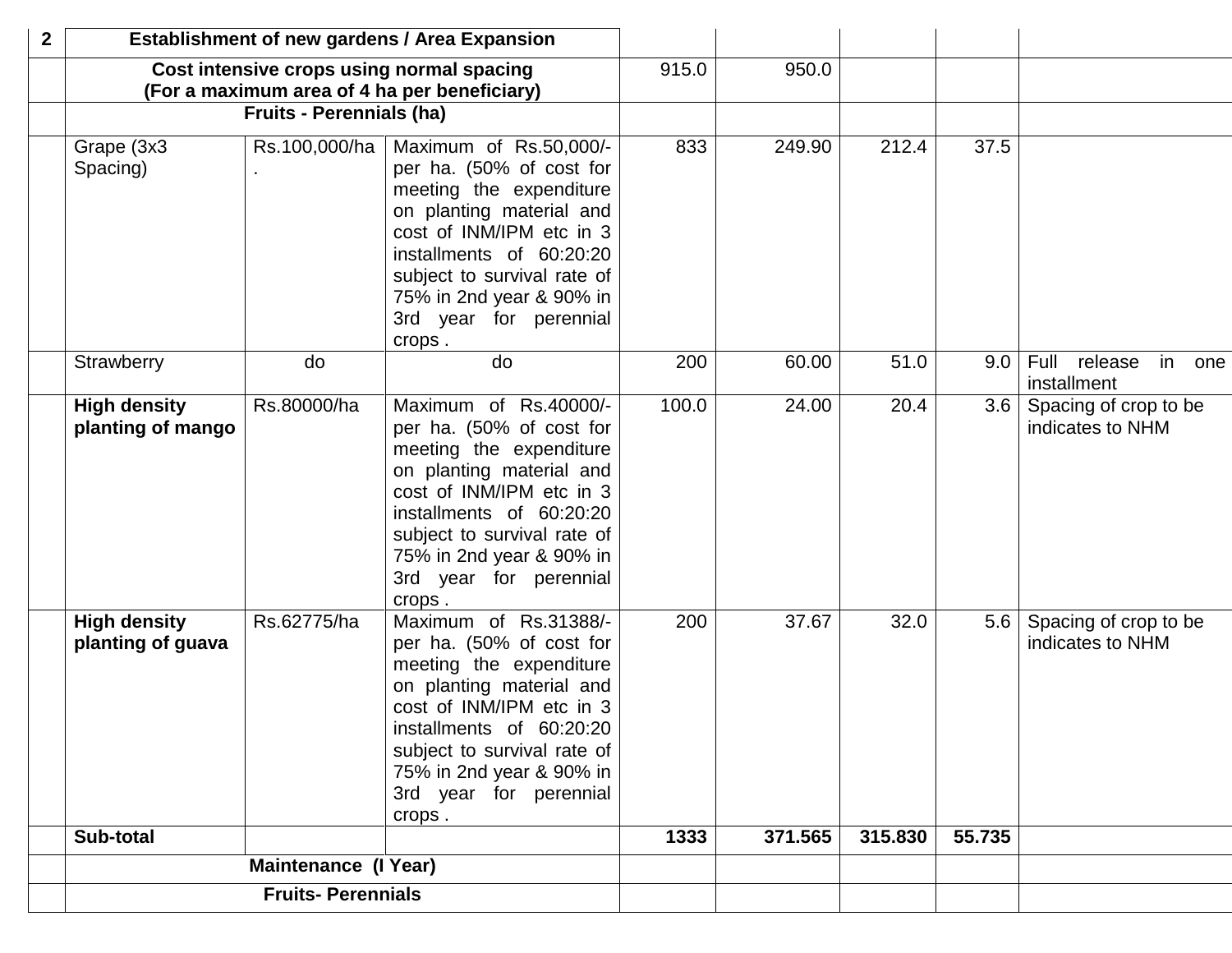| <b>High density</b><br>planting of mango | Rs.80000/ha                  | Maximum of Rs.40000/-<br>per ha. (50% of cost for<br>meeting the expenditure<br>on planting material and<br>cost of INM/IPM etc in 3<br>installments of 60:20:20<br>subject to survival rate of<br>75% in 2nd year & 90% in<br>3rd year for perennial<br>crops.  | 50.0 | 4.00  | 3.4  | 0.6  |  |
|------------------------------------------|------------------------------|------------------------------------------------------------------------------------------------------------------------------------------------------------------------------------------------------------------------------------------------------------------|------|-------|------|------|--|
| <b>High density</b><br>planting of guava | Rs.62775/ha                  | Maximum of Rs.31388/-<br>per ha. (50% of cost for<br>meeting the expenditure<br>on planting material and<br>cost of INM/IPM etc in 3<br>installments of 60:20:20<br>subject to survival rate of<br>75% in 2nd year & 90% in<br>3rd year for perennial<br>crops.  | 34   | 2.13  | 1.8  | 0.3  |  |
| Strawberry                               | do                           | do                                                                                                                                                                                                                                                               | 118  | 11.80 | 10.0 | 1.8  |  |
| Grape (3x3<br>Spacing)                   | Rs.100,000/ha                | Maximum of Rs.50,000/-<br>per ha. (50% of cost for<br>meeting the expenditure<br>on planting material and<br>cost of INM/IPM etc in 3<br>installments of 60:20:20<br>subject to survival rate of<br>75% in 2nd year & 90% in<br>3rd year for perennial<br>crops. | 843  | 84.30 | 71.7 | 12.6 |  |
|                                          | <b>Maintenance (II Year)</b> |                                                                                                                                                                                                                                                                  |      |       |      |      |  |
| <b>High density</b><br>planting of mango | Rs.80000/ha                  | Maximum of Rs.40000/-<br>per ha. (50% of cost for<br>meeting the expenditure<br>on planting material and<br>cost of INM/IPM etc in 3<br>installments of 60:20:20<br>subject to survival rate of<br>75% in 2nd year & 90% in                                      | 5.0  | 0.40  | 0.3  | 0.1  |  |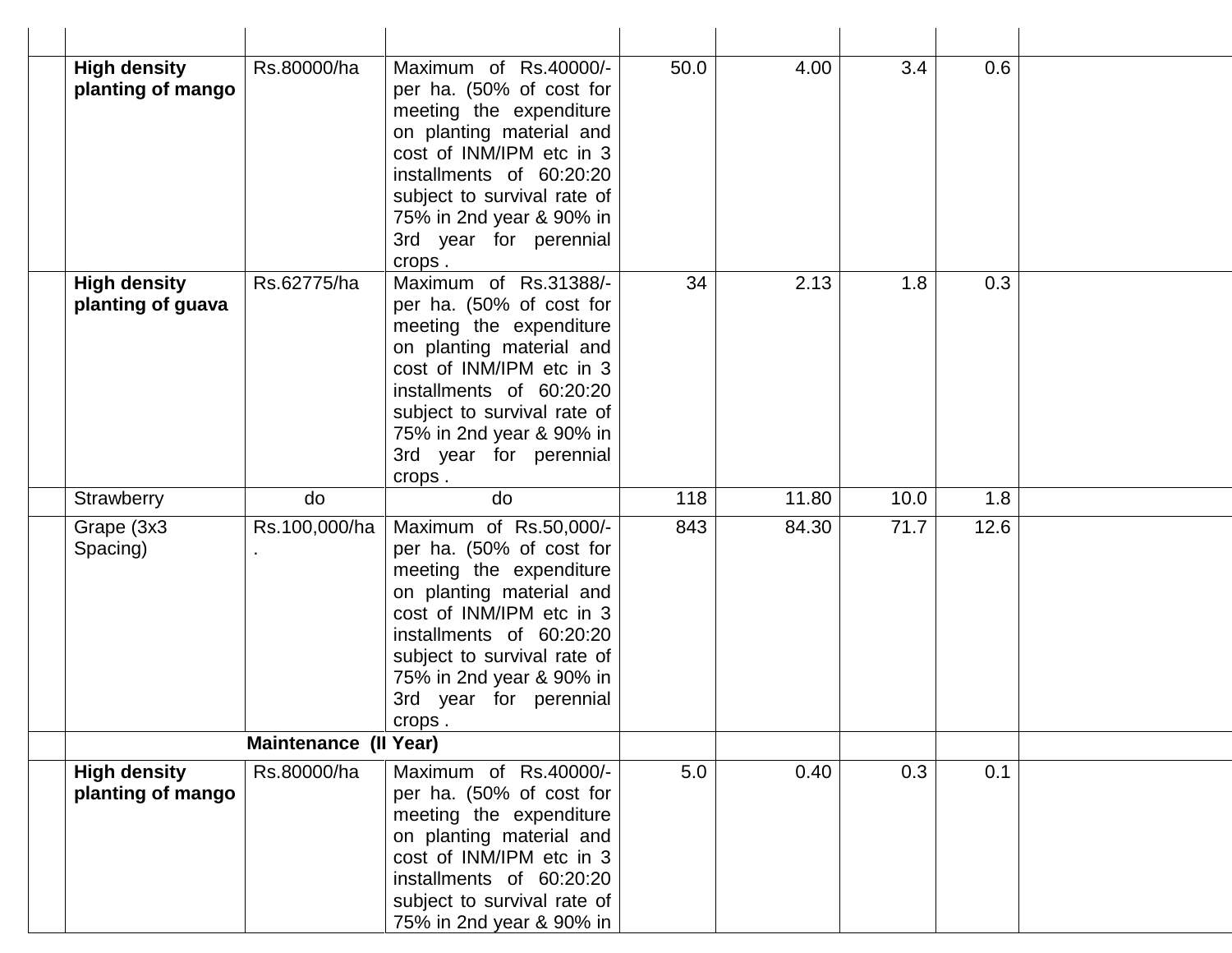|                                          |                                     | 3rd year for perennial<br>crops.                                                                                                                                                                                                                                 |        |         |        |       |  |
|------------------------------------------|-------------------------------------|------------------------------------------------------------------------------------------------------------------------------------------------------------------------------------------------------------------------------------------------------------------|--------|---------|--------|-------|--|
| <b>High density</b><br>planting of guava | Rs.62775/ha                         | Maximum of Rs.31388/-<br>per ha. (50% of cost for<br>meeting the expenditure<br>on planting material and<br>cost of INM/IPM etc in 3<br>installments of 60:20:20<br>subject to survival rate of<br>75% in 2nd year & 90% in<br>3rd year for perennial<br>crops.  | 60     | 3.77    | 3.2    | 0.6   |  |
| Grape                                    | Rs.100,000/ha                       | Maximum of Rs.50,000/-<br>per ha. (50% of cost for<br>meeting the expenditure<br>on planting material and<br>cost of INM/IPM etc in 3<br>installments of 60:20:20<br>subject to survival rate of<br>75% in 2nd year & 90% in<br>3rd year for perennial<br>crops. | 1801   | 180.10  | 153.09 | 27.02 |  |
| Strawberry                               | Rs.10,000/ha.                       | Maximum of Rs.50,000/-<br>per ha. (50% of cost for<br>meeting the expenditure<br>on planting material and<br>cost of INM/IPM etc in 3<br>installments of 60:20:20<br>subject to survival rate of<br>75% in 2nd year & 90% in<br>3rd year for perennial<br>crops. | 118    | 11.80   | 10.0   | 1.8   |  |
| Sub-total                                |                                     |                                                                                                                                                                                                                                                                  | 3029.0 | 298.3   | 253.56 | 44.75 |  |
|                                          | <b>Fruits - Non Perennials (ha)</b> |                                                                                                                                                                                                                                                                  |        |         |        |       |  |
| Papaya                                   | Rs. 40,000/ha                       | Maximum of Rs.30,000/-<br>per ha. (75% of cost for<br>meeting the expenditure<br>on planting material and<br>cost of INM/IPM etc in 3                                                                                                                            | 1133   | 254.925 | 216.7  | 38.2  |  |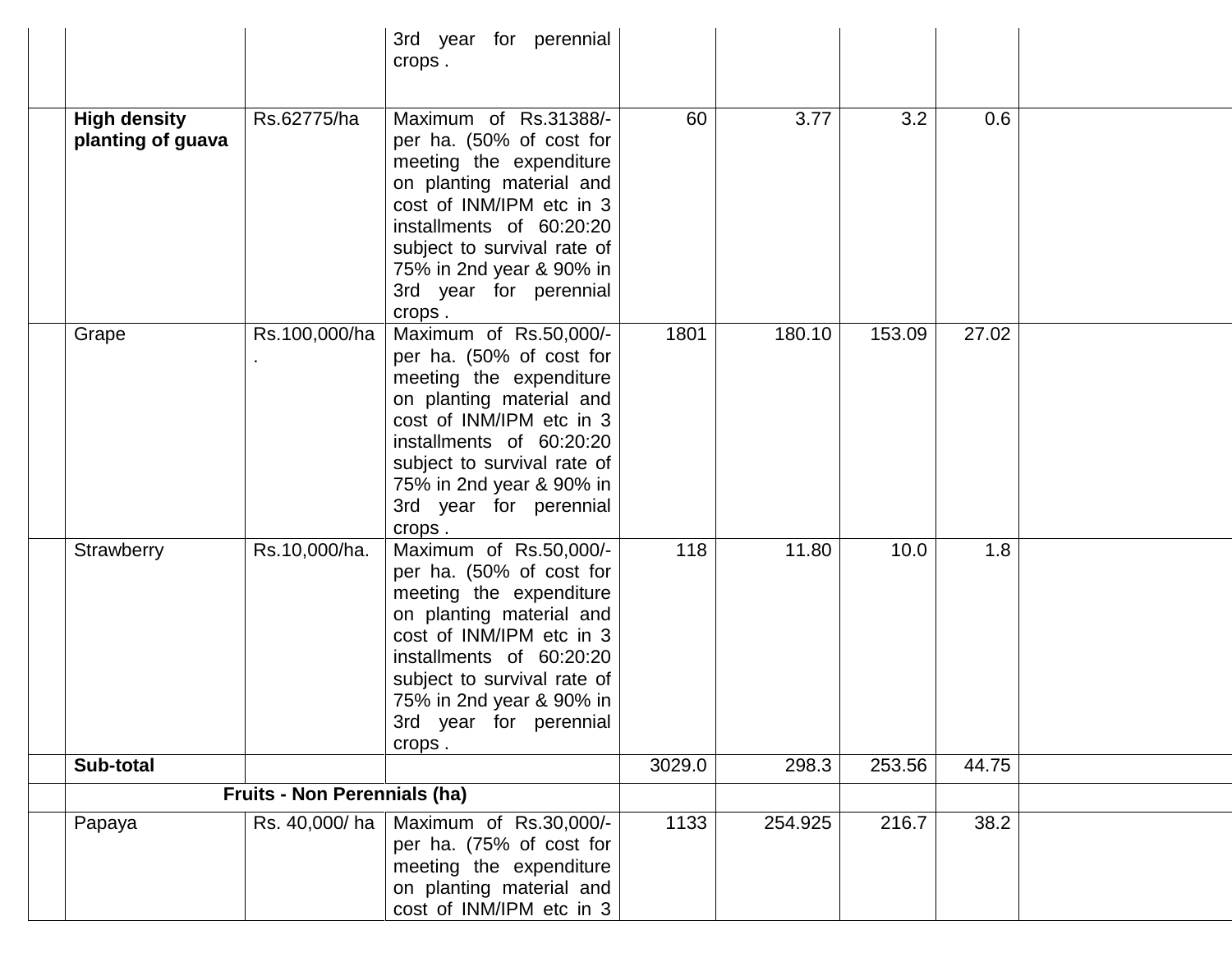|                  |                         | installments of 60:20:20<br>subject to survival rate of<br>75% in 2nd year & 90% in<br>3rd year for perennial<br>crops and for<br>non<br>perennial crops in 2<br>installments of 75:25).                                                                                                                                             |        |         |        |       |                         |
|------------------|-------------------------|--------------------------------------------------------------------------------------------------------------------------------------------------------------------------------------------------------------------------------------------------------------------------------------------------------------------------------------|--------|---------|--------|-------|-------------------------|
| Banana (TC)      | Rs.83204/ha             | Maximum of Rs. 41602/-<br>per ha. (50 % of cost for<br>meeting the expenditure<br>on planting material and<br>cost of<br>material<br>for<br>INM/IPM<br>etc., in<br>$\overline{2}$<br>installments of 75:25).                                                                                                                         | 4017   | 1253.36 | 1065.4 | 188.0 |                         |
| Sub-total        |                         |                                                                                                                                                                                                                                                                                                                                      | 5150.0 | 1508.3  | 1282.0 | 188.0 |                         |
|                  |                         | Fruits - Non Perennials (ha) Maintenance (I Year)                                                                                                                                                                                                                                                                                    |        |         |        |       |                         |
| Papaya           | Rs. 40,000/ha           | Maximum of Rs.30,000/-<br>per ha. (75% of cost for<br>meeting the expenditure<br>on planting material and<br>cost of INM/IPM etc in 3<br>installments of 60:20:20<br>subject to survival rate of<br>75% in 2nd year & 90% in<br>3rd year for perennial<br>crops<br>and for<br>non<br>perennial crops in 2<br>installments of 75:25). | 1849   | 138.675 | 117.9  | 20.8  |                         |
| Banana (TC)      | Rs.83204/ha             | Maximum of Rs. 41602/-<br>per ha. (50 % of cost for<br>meeting the expenditure<br>on planting material and<br>of<br>cost<br>material<br>for<br>INM/IPM<br>$\overline{2}$<br>etc., in<br>installments of 75:25).                                                                                                                      | 4986   | 518.57  | 440.8  | 77.8  |                         |
|                  | <b>Mushrooms</b>        |                                                                                                                                                                                                                                                                                                                                      |        |         |        |       |                         |
|                  | production and training | (a) Integrated mushroom unit for spawn, compost                                                                                                                                                                                                                                                                                      |        |         |        |       |                         |
| i) Public Sector | Rs.50.00 lakh           | 100% of the cost to public<br>sector and 50% of cost for<br>private sector, for meeting                                                                                                                                                                                                                                              | 2.0    | 100.0   | 85.0   | 15.00 | Project to be submitted |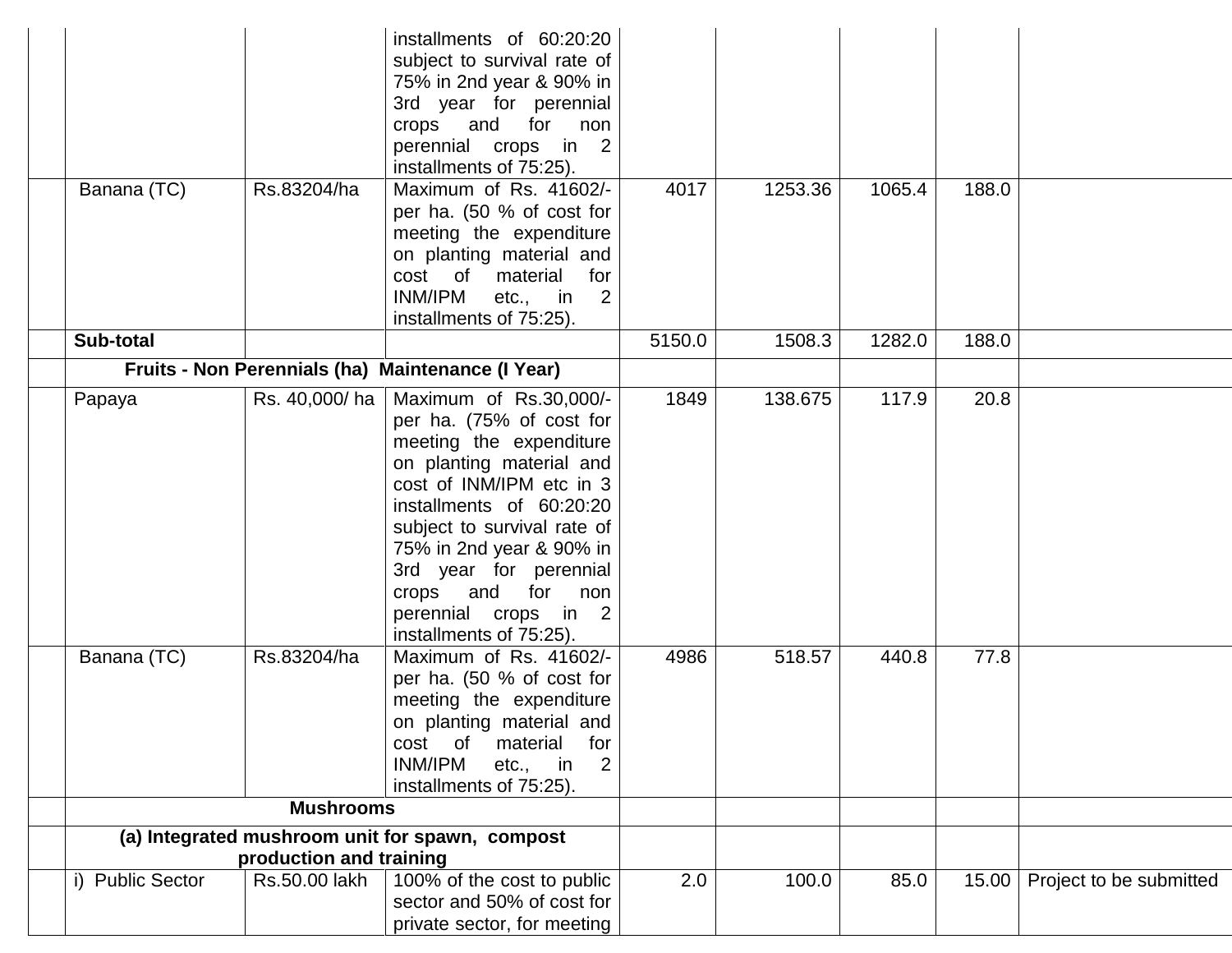| (b) Spawn making unit<br>Rs. 15 lakh/<br>unit<br><b>Cut flowers</b><br>Rs. 70,000 /<br>do | subsidy.<br>100% of the cost to public<br>sector and in case of<br>private sector, 50% of<br>cost, as credit linked back<br>ended subsidy.<br>Flowers (For a maximum of 2 ha per beneficiary)<br>50% of cost @ Rs.35,000<br>/ ha. limited to 2 ha per<br>beneficiary<br>33% of the cost @Rs.<br>23,100/ha limited to 4 ha | 3.0<br>107<br>63     | 22.5<br>779.74<br>37.45<br>14.55 | 19.1<br>558.7<br>31.83 | 3.38<br>98.59<br>5.62                               | Project to be submitted |
|-------------------------------------------------------------------------------------------|---------------------------------------------------------------------------------------------------------------------------------------------------------------------------------------------------------------------------------------------------------------------------------------------------------------------------|----------------------|----------------------------------|------------------------|-----------------------------------------------------|-------------------------|
|                                                                                           |                                                                                                                                                                                                                                                                                                                           |                      |                                  |                        |                                                     |                         |
|                                                                                           |                                                                                                                                                                                                                                                                                                                           |                      |                                  |                        |                                                     |                         |
|                                                                                           |                                                                                                                                                                                                                                                                                                                           |                      |                                  |                        |                                                     |                         |
|                                                                                           |                                                                                                                                                                                                                                                                                                                           |                      |                                  |                        |                                                     |                         |
|                                                                                           |                                                                                                                                                                                                                                                                                                                           |                      |                                  |                        |                                                     |                         |
|                                                                                           |                                                                                                                                                                                                                                                                                                                           |                      |                                  |                        |                                                     |                         |
|                                                                                           | per beneficiary                                                                                                                                                                                                                                                                                                           |                      |                                  | 12.37                  | 2.18                                                |                         |
| <b>Bulbulous flowers</b>                                                                  |                                                                                                                                                                                                                                                                                                                           |                      |                                  |                        |                                                     |                         |
| Rs. 90,000/ha                                                                             | 50% of cost @ Rs.45,000<br>/ ha. limited to 2 ha per<br>beneficiary                                                                                                                                                                                                                                                       | 235                  | 105.75                           | 89.89                  | 15.86                                               |                         |
| do                                                                                        | 33% of the cost @Rs.<br>29,700/ha limited to 4 ha<br>per beneficiary                                                                                                                                                                                                                                                      | 120                  | 35.64                            | 30.29                  | 5.35                                                |                         |
|                                                                                           |                                                                                                                                                                                                                                                                                                                           |                      |                                  |                        |                                                     |                         |
| Rs. 24,000/ha                                                                             | 50% of cost @ Rs.12,000<br>/ ha. limited to 2 ha per<br>beneficiary                                                                                                                                                                                                                                                       | 720                  | 86.40                            | 73.44                  | 12.96                                               |                         |
| do                                                                                        | 33% of the cost @Rs.<br>7,920/ha limited to 4 ha<br>per beneficiary                                                                                                                                                                                                                                                       | 250                  | 19.80                            | 16.83                  | 2.97                                                |                         |
|                                                                                           |                                                                                                                                                                                                                                                                                                                           | 1495.00              | 299.59                           | 254.65                 | 44.94                                               |                         |
|                                                                                           |                                                                                                                                                                                                                                                                                                                           | <b>Loose Flowers</b> |                                  |                        | Spices (For a maximum area of 4 ha per beneficiary) |                         |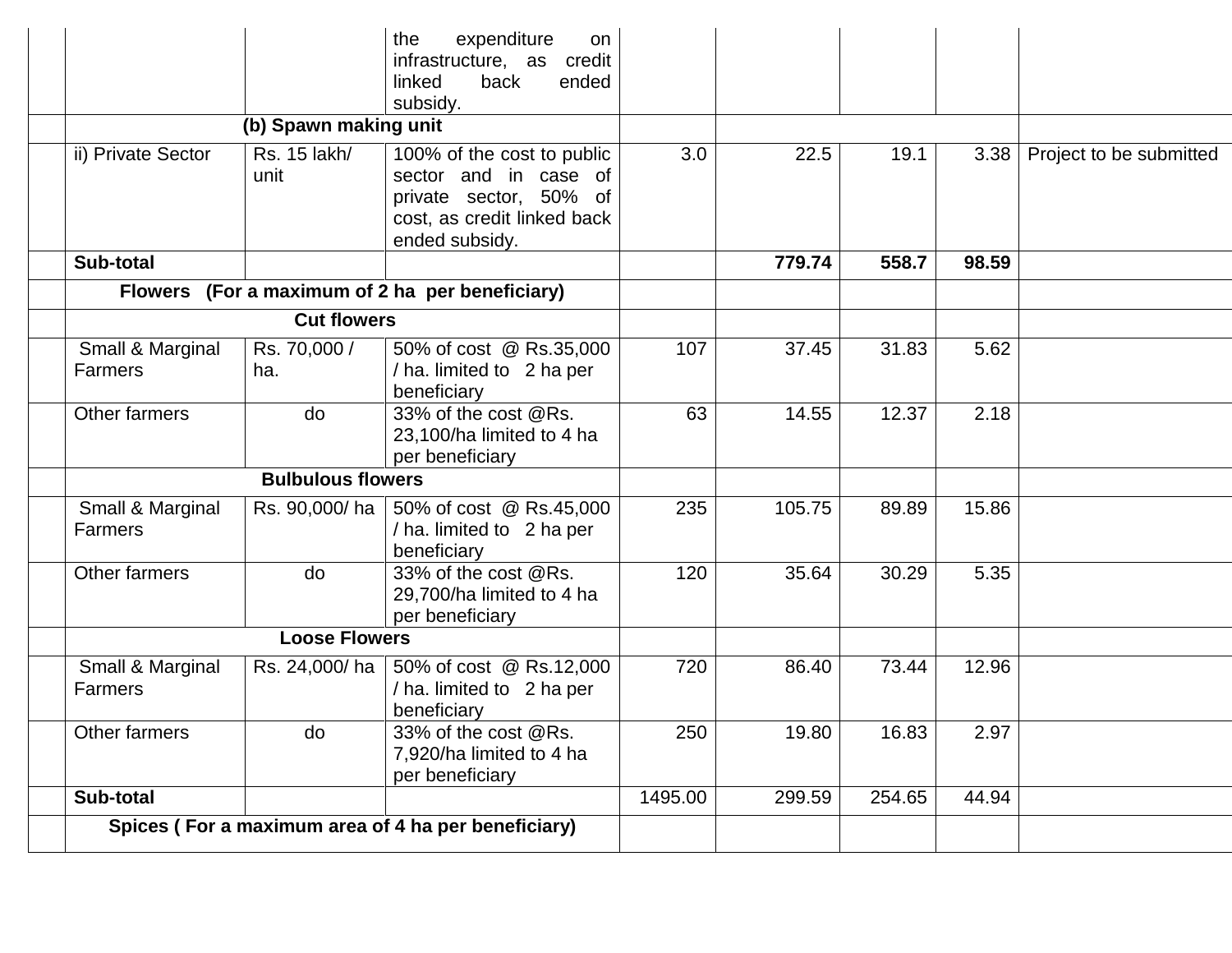|              | Seed spices and<br><b>Rhizomatic Spices.</b>             | Rs. 25,000 /<br>ha                        | Maximum of Rs. 12,500/-<br>per ha. (50% of cost for<br>meeting the expenditure<br>on planting material and<br>cost<br>of<br>material<br>for<br>INM/IPM etc).                               | 2011   | 251.4 | 213.7 | 37.7 | Only certified Planting<br>material to be used. TL<br>material to be used only<br>Public<br>from<br>sector<br>agencies. |
|--------------|----------------------------------------------------------|-------------------------------------------|--------------------------------------------------------------------------------------------------------------------------------------------------------------------------------------------|--------|-------|-------|------|-------------------------------------------------------------------------------------------------------------------------|
|              | (b) Other aromatic<br>plants                             | Rs. 25,000/ha                             | 50% of cost, subject to a<br>maximum of Rs.12,500/-<br>per ha, for meeting the<br>expenditure on planting<br>material and cost of<br>material for INM/IPM etc.                             | 25.0   | 3.13  | 2.7   | 0.5  | do                                                                                                                      |
|              | Sub-total                                                |                                           |                                                                                                                                                                                            | 2036.0 | 254.5 | 216.3 | 38.2 |                                                                                                                         |
| $\mathbf{3}$ |                                                          |                                           | Rejuvenation/ replacement of senile plantation including                                                                                                                                   |        |       |       |      |                                                                                                                         |
|              | Mango                                                    | <b>Canopy management.</b><br>Rs.30,000/ha | 50% of the total cost                                                                                                                                                                      | 419    | 62.9  | 53.4  | 9.4  | To be implemented as                                                                                                    |
|              |                                                          |                                           | subject to a maximum of<br>Rs. 15,000/ha to a limited<br>of 2 ha per beneficiary.<br>Actual cost to be claimed<br>based on the nature and<br>requirement of the crop to<br>be rejuvenated. |        |       |       |      | guidelines<br>per<br>circulated                                                                                         |
|              | Cashew                                                   | do                                        | do                                                                                                                                                                                         | 200    | 30.0  | 25.5  | 4.5  | do                                                                                                                      |
|              | Sapota                                                   | do                                        | do                                                                                                                                                                                         | 25     | 3.8   | 3.2   | 0.6  | do                                                                                                                      |
|              | Kagzi Lime                                               | do                                        | do                                                                                                                                                                                         | 380    | 57.0  | 48.5  | 8.6  | do                                                                                                                      |
|              | Sweet orange                                             | do                                        | do                                                                                                                                                                                         | 320    | 48.0  | 40.8  | 7.2  | do                                                                                                                      |
|              | Mandarin orange                                          | do                                        | do                                                                                                                                                                                         | 475    | 71.3  | 60.6  | 10.7 | do                                                                                                                      |
|              | Custard apple                                            | do                                        | do                                                                                                                                                                                         | 95     | 14.3  | 12.1  | 2.1  | do                                                                                                                      |
|              | Anola                                                    | do                                        | do                                                                                                                                                                                         | 30     | 4.5   | 3.8   | 0.7  | do                                                                                                                      |
|              | Guava                                                    | do                                        | do                                                                                                                                                                                         | 150    | 22.5  | 19.1  | 3.4  | do                                                                                                                      |
|              | <b>Other (Control of</b><br><b>Gummosis of</b><br>Citus) | Rs.11,300/ha                              | do                                                                                                                                                                                         | 1166   | 65.88 | 56.0  | 9.9  | do                                                                                                                      |
|              | Sub-total                                                |                                           |                                                                                                                                                                                            | 3260   | 380.0 | 323.0 | 57.0 |                                                                                                                         |
| 4            |                                                          | <b>Creation of Water resources</b>        |                                                                                                                                                                                            |        |       |       |      |                                                                                                                         |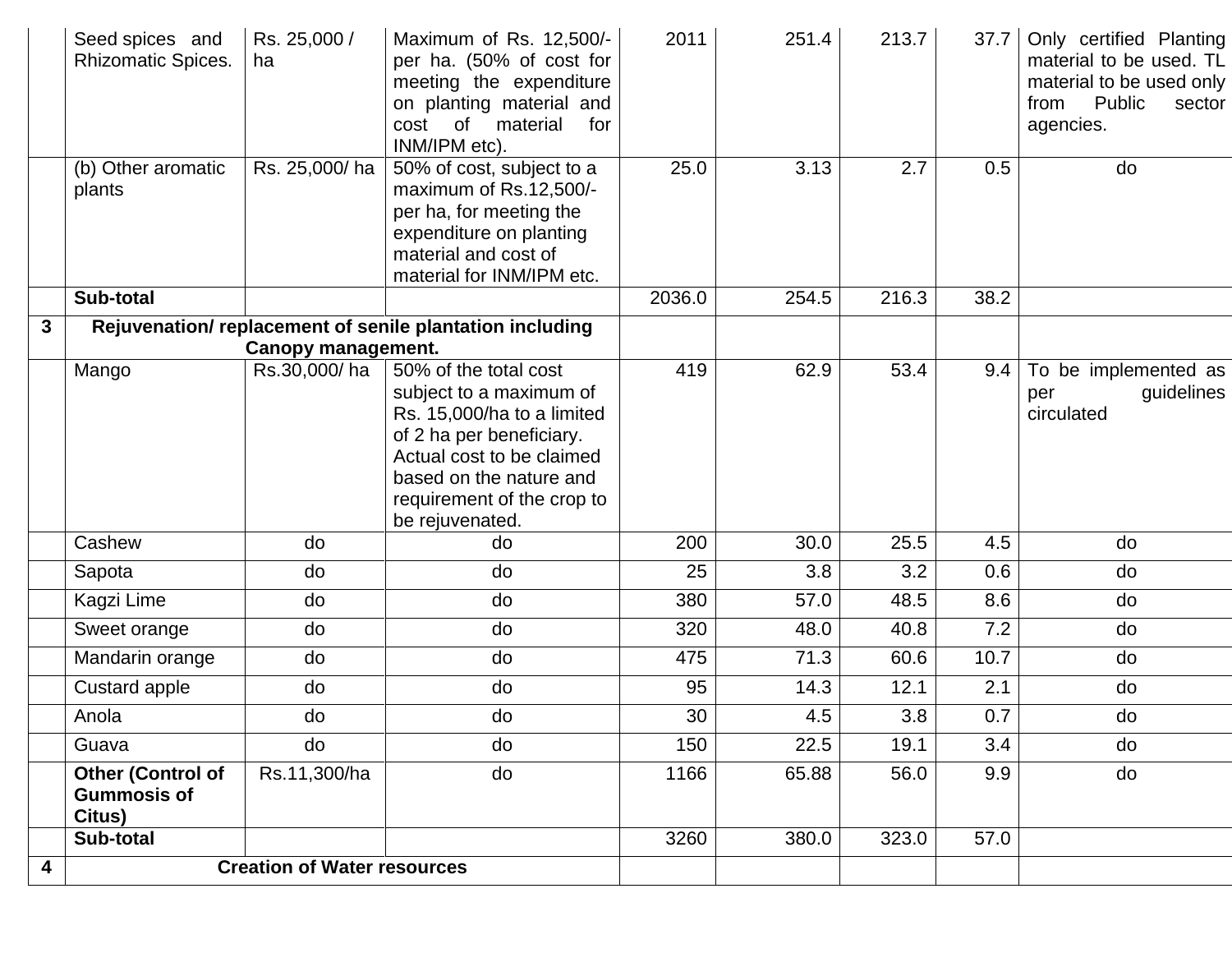|   | a) Community<br>tanks/on farm<br>ponds/on farm<br>water reservoirs<br>with use of<br>plastic/RCC lining | Rs. 15.00 lakh<br>/unit in plain<br>areas,<br>Rs.17.25 lakh<br>in hilly areas. | 100% of cost for 10 ha                                       | 602    | 2038.00 | 1732.3 | 305.7 | Efforts to be made for<br>with<br>convergence<br><b>MNREGS</b> |
|---|---------------------------------------------------------------------------------------------------------|--------------------------------------------------------------------------------|--------------------------------------------------------------|--------|---------|--------|-------|----------------------------------------------------------------|
|   | (a.a) NREGS Farm<br>Ponds only for use<br>of Plastic/RCC<br>lining                                      |                                                                                |                                                              | 100    | 62.00   | 52.7   | 9.3   | Efforts to be made for<br>convergence<br>with<br><b>MNREGS</b> |
|   | Sub-total                                                                                               |                                                                                |                                                              | 702.00 | 2100.00 | 1732.3 | 305.7 |                                                                |
| 5 |                                                                                                         | Protected cultivation (area in hectares)                                       |                                                              |        |         |        |       |                                                                |
|   |                                                                                                         | <b>Naturally ventilated system</b>                                             |                                                              |        |         |        |       |                                                                |
|   | Tubular structure                                                                                       | Rs. 935/<br>Sq.m                                                               | 50% of the cost limited to<br>4000 Sq.m per<br>beneficiary.  | 27     | 1262.25 | 1072.9 | 189.3 |                                                                |
|   |                                                                                                         | <b>Plastic Mulching</b>                                                        |                                                              |        |         |        |       |                                                                |
|   | <b>Plastic Mulching</b>                                                                                 | Rs. 20,000/ha                                                                  | 50% of the total cost<br>limited to 2 ha per<br>beneficiary. | 1200   | 120.00  | 102.0  | 18.0  |                                                                |
|   |                                                                                                         | <b>Shade Net House</b>                                                         |                                                              |        |         |        |       |                                                                |
|   | Tubular structure                                                                                       | Rs. 600/<br>Sq.m                                                               | 50% of cost limited to<br>4000 Sq.m per<br>beneficiary.      | 860    | 1209.0  | 1027.7 | 181.4 |                                                                |
|   | <b>Plastic Tunnels</b>                                                                                  | Rs.30/ Sq.m                                                                    | 50% of cost limited 4000<br>sqmt per beneficiary.            | 0.5    | 7.50    | 6.4    | 1.1   |                                                                |
|   | 5. Anti Bird/Anti<br><b>Hail Nets</b>                                                                   | Rs.20/- per<br>Sq.m                                                            | 50% of cost limited to<br>5000 Sq.m per<br>beneficiary.      | 25     | 12.50   | 10.6   | 1.9   |                                                                |
|   | <b>Cost of planting</b><br>material and input<br>of high value<br>vegetables grown<br>in poly house     | Rs.105/Sq.m                                                                    | 50% of cost.                                                 | 116    | 30.15   | 25.6   | 4.5   |                                                                |
|   | <b>Cost of planting</b><br>material and input<br>of flowers for<br>poly house                           | Rs.500/ Sq.m                                                                   | 50% of cost.                                                 | 80     | 100.00  | 85.0   | 15.0  |                                                                |
|   | Sub-total                                                                                               |                                                                                |                                                              | 2309   | 2741.40 | 2330.2 | 411.2 |                                                                |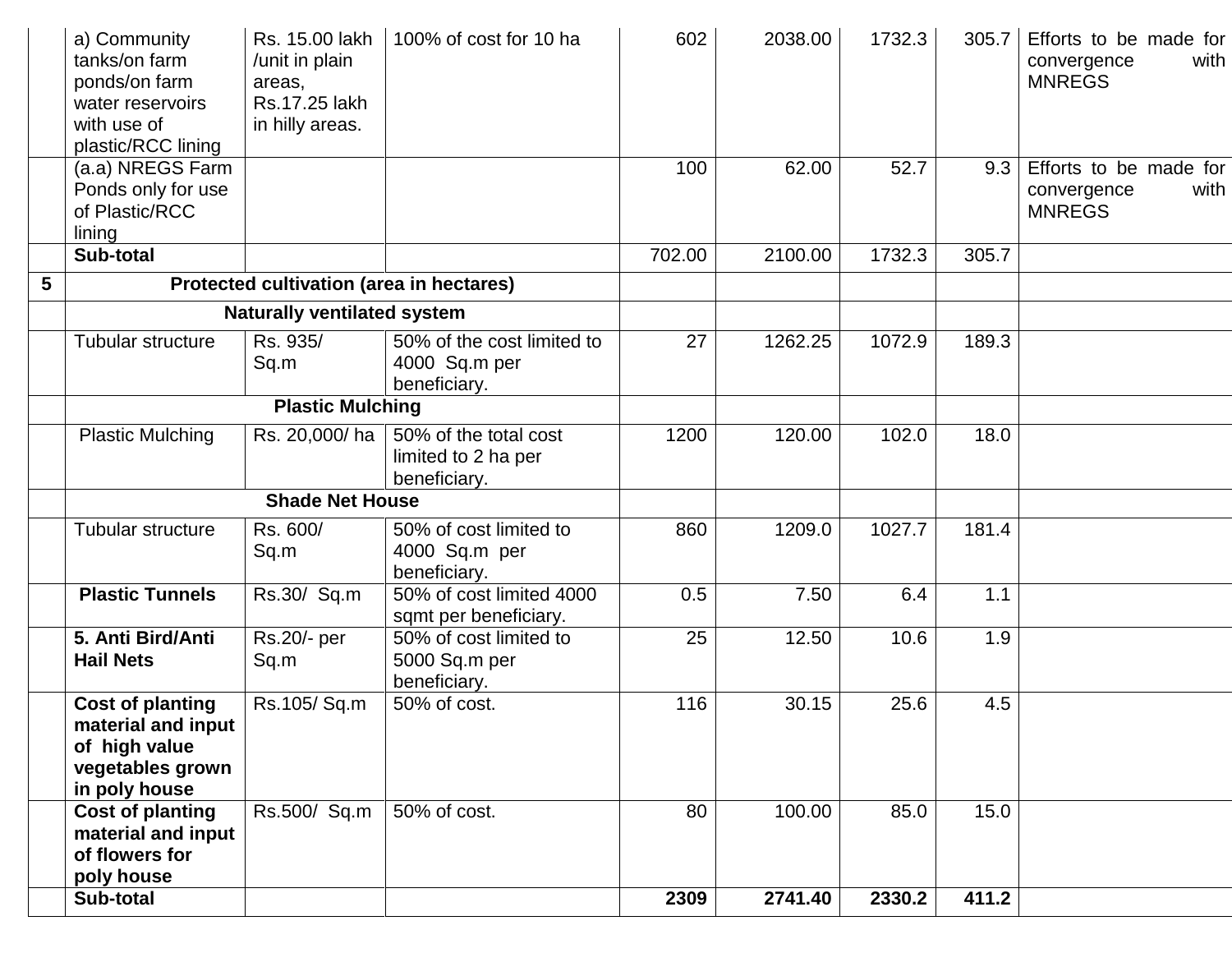| 6                                                                      | <b>Integrated Pest Management (IPM)</b> | Promotion of Integrated Nutrient Management(INM)/                                                                       |                |        |       |       |                                                                                                                                                                                  |
|------------------------------------------------------------------------|-----------------------------------------|-------------------------------------------------------------------------------------------------------------------------|----------------|--------|-------|-------|----------------------------------------------------------------------------------------------------------------------------------------------------------------------------------|
| (i) Sanitary and<br>Phytosanitary<br>infrastructure<br>(Public Sector) | Rs.500.00<br>lakh/project               | 100% of cost                                                                                                            | 4              | 105.75 | 89.9  | 15.9  |                                                                                                                                                                                  |
| <b>Disease</b><br>forecasting unit<br>(Public Sector)                  | Rs. 4 lakh/<br>unit                     | Maximum up to Rs. 4<br>lakh/unit                                                                                        | $\overline{2}$ | 8.0    | 6.8   | 1.2   | Project to be submitted                                                                                                                                                          |
| Bio control lab<br>(Public Sector)                                     | Rs.80 lakhs/<br>unit                    | Rs. 80 lakh/unit for Public<br>Sector and Rs.40.00 lakh<br>as credit linked back<br>ended subsidy to Private<br>Sector. | 8              | 375.0  | 318.8 | 56.3  | Project to be submitted                                                                                                                                                          |
| Bio control lab<br>(Private Sector)                                    | Rs.80 lakhs/<br>unit                    | Rs. 80 lakh/unit for Public<br>Sector and Rs.40.00 lakh<br>as credit linked back<br>ended subsidy to Private<br>Sector. | 10             | 261.3  | 222.1 | 39.2  | Project to be submitted                                                                                                                                                          |
| <b>Plant Health Clinic</b><br>(Public Sector)                          | Rs. 20 lakhs/<br>unit                   | Rs. 20 lakh/unit for Public<br>Sector and Rs.10.00 lakh<br>as credit linked back<br>ended subsidy to Private<br>Sector. | $\overline{4}$ | 60.00  | 51.0  | 9.0   | <b>SLEC</b><br><b>Minutes</b><br><b>of</b><br>meeting<br>be<br>to<br>submitted<br>with<br>along<br>details of beneficiaries,<br>location, etc to facilitate<br>release of funds. |
| <b>Plant Health Clinic</b><br>(Private Sector)                         | Rs. 20 lakhs/<br>unit                   | Rs. 20 lakh/unit for Public<br>Sector and Rs.10.00 lakh<br>as credit linked back<br>ended subsidy to Private<br>Sector. | 3              | 30.00  | 25.5  | 4.5   | do                                                                                                                                                                               |
| Leaf /Tissue<br>analysis lab<br>(Public Sector)                        | Rs. 20 lakh/<br>unit                    | Rs. 20 lakh/unit for Public<br>Sector and Rs.10.00 lakh<br>as credit linked back<br>ended subsidy to Private<br>Sector. | 4              | 60.00  | 51.0  | 9.0   | do                                                                                                                                                                               |
| Leaf /Tissue<br>analysis lab<br>(Private Sector)                       | Rs. 20 lakh/<br>unit                    | Rs. 20 lakh/unit for Public<br>Sector and Rs.10.00 lakh<br>as credit linked back<br>ended subsidy to Private<br>Sector. | 5              | 50.00  | 42.5  | 7.5   | do                                                                                                                                                                               |
| Sub-total                                                              |                                         |                                                                                                                         | 40             | 950.00 | 675.1 | 119.1 |                                                                                                                                                                                  |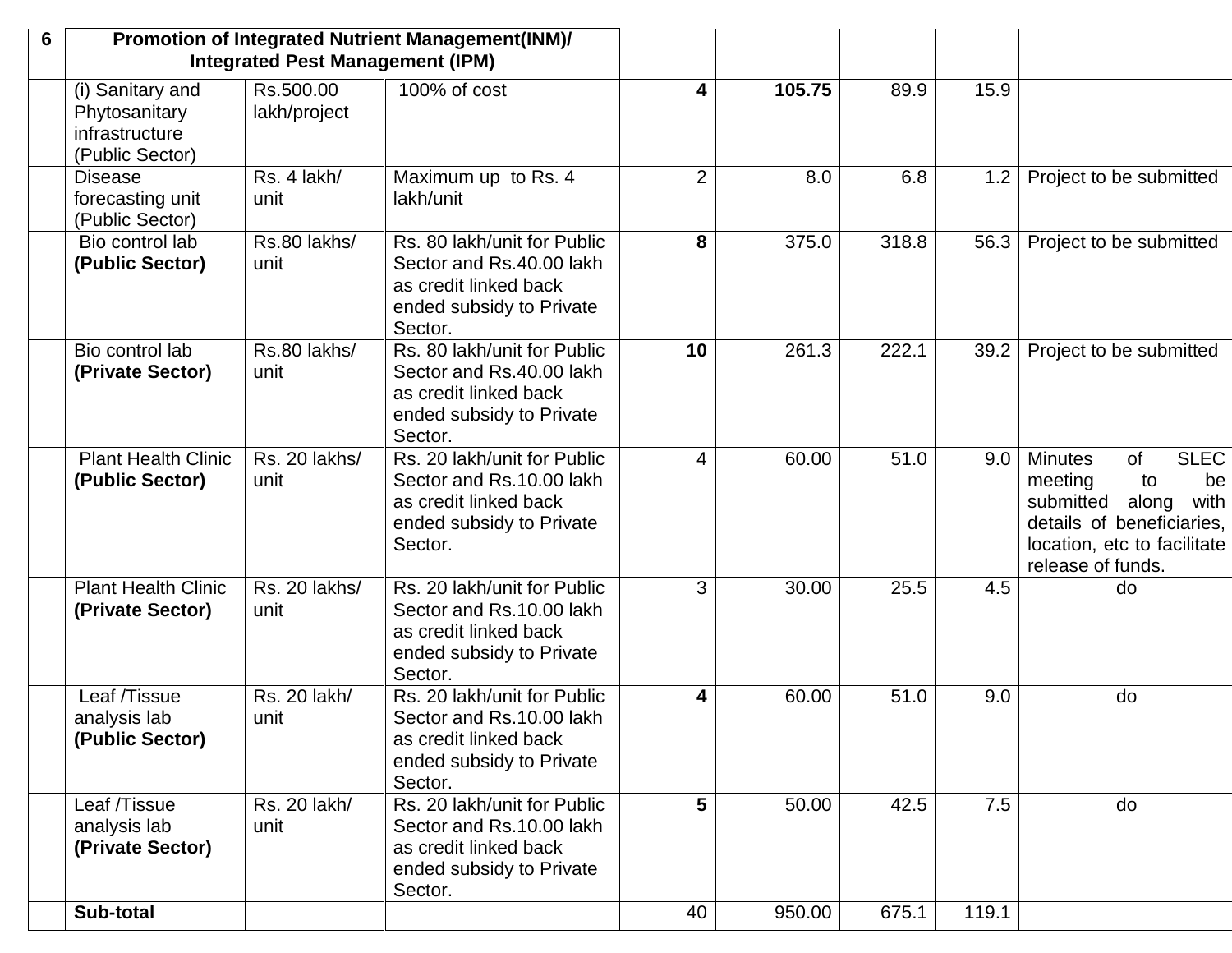| 7 |                                                                                                                | <b>Organic Farming</b>             |                                                                                                                                                                                                                                                                                            |        |       |      |     |                                       |
|---|----------------------------------------------------------------------------------------------------------------|------------------------------------|--------------------------------------------------------------------------------------------------------------------------------------------------------------------------------------------------------------------------------------------------------------------------------------------|--------|-------|------|-----|---------------------------------------|
|   | Adoption of<br>Organic Farming.                                                                                | Rs. 20,000/ha                      | 50% of cost limited to<br>Rs.10000/ha for a<br>maximum area of 4 ha.<br>per beneficiary, spread<br>over a period of 3 years<br>involving an assistance of<br>Rs.4000/- in first year and<br>Rs.3000/- each in second<br>& third year. The<br>programme to be linked<br>with certification. | 380    | 12.80 | 10.9 | 1.9 | Project to be submitted               |
|   | Organic<br>Certification                                                                                       | Project based                      | Rs. 5 lakh for a cluster of<br>50 ha which will include<br>Rs.1.50 lakh in first year,<br>Rs. 1.50 lakh in second<br>year and Rs. 2.00 lakh in<br>third year.                                                                                                                              | 240    | 7.20  | 6.1  | 1.1 | Project to be submitted               |
|   | Sub-total                                                                                                      |                                    |                                                                                                                                                                                                                                                                                            | 620.00 | 20.00 | 17.0 | 3.0 |                                       |
| 8 | <b>Certification for</b><br><b>Good Agricultural</b><br>Practices (GAP),<br><b>Including</b><br>infrastructure | 50% of the<br>cost.                | 50% of the cost.                                                                                                                                                                                                                                                                           | 200    | 10.00 | 8.5  | 1.5 | Project to be submitted               |
| 9 |                                                                                                                |                                    | Pollination support through beekeeping                                                                                                                                                                                                                                                     |        |       |      |     |                                       |
|   | (a) Production of<br>nucleus stock<br>(Public sector)                                                          | Rs. 10.00 lakh                     | 100% of the cost.                                                                                                                                                                                                                                                                          |        | 10.00 | 8.5  | 1.5 | Project to be submitted               |
|   | (b) Production of<br>bee colonies by<br>bee breeder                                                            | <b>Rs.6.00 lakh</b>                | 50% of cost for producing<br>min. of 2000 colonies /<br>year                                                                                                                                                                                                                               | 10     | 30.00 | 25.5 | 4.5 | List of Beneficiaries to<br>be given. |
|   | (c) Honey bee<br>colonies                                                                                      | Rs. 1400/<br>colony of 4<br>frames | 50% of cost limited to 50<br>colonies / beneficiary.                                                                                                                                                                                                                                       | 4286   | 30.00 | 25.5 | 4.5 | -do-                                  |
|   | (d) Hives                                                                                                      | Rs. 1600/hive                      | 50% of cost limited to 50<br>colonies / beneficiary.                                                                                                                                                                                                                                       | 4286   | 34.29 | 29.1 | 5.1 | -do-                                  |
|   | (e) Equipment<br>including honey<br>extractor (4 frame),<br>food grade<br>container (30 kg),                   | Rs. 14,000/<br>set                 | 50% of the cost limited to<br>one set per beneficiary.                                                                                                                                                                                                                                     | 224    | 15.68 | 13.3 | 2.4 | -do-                                  |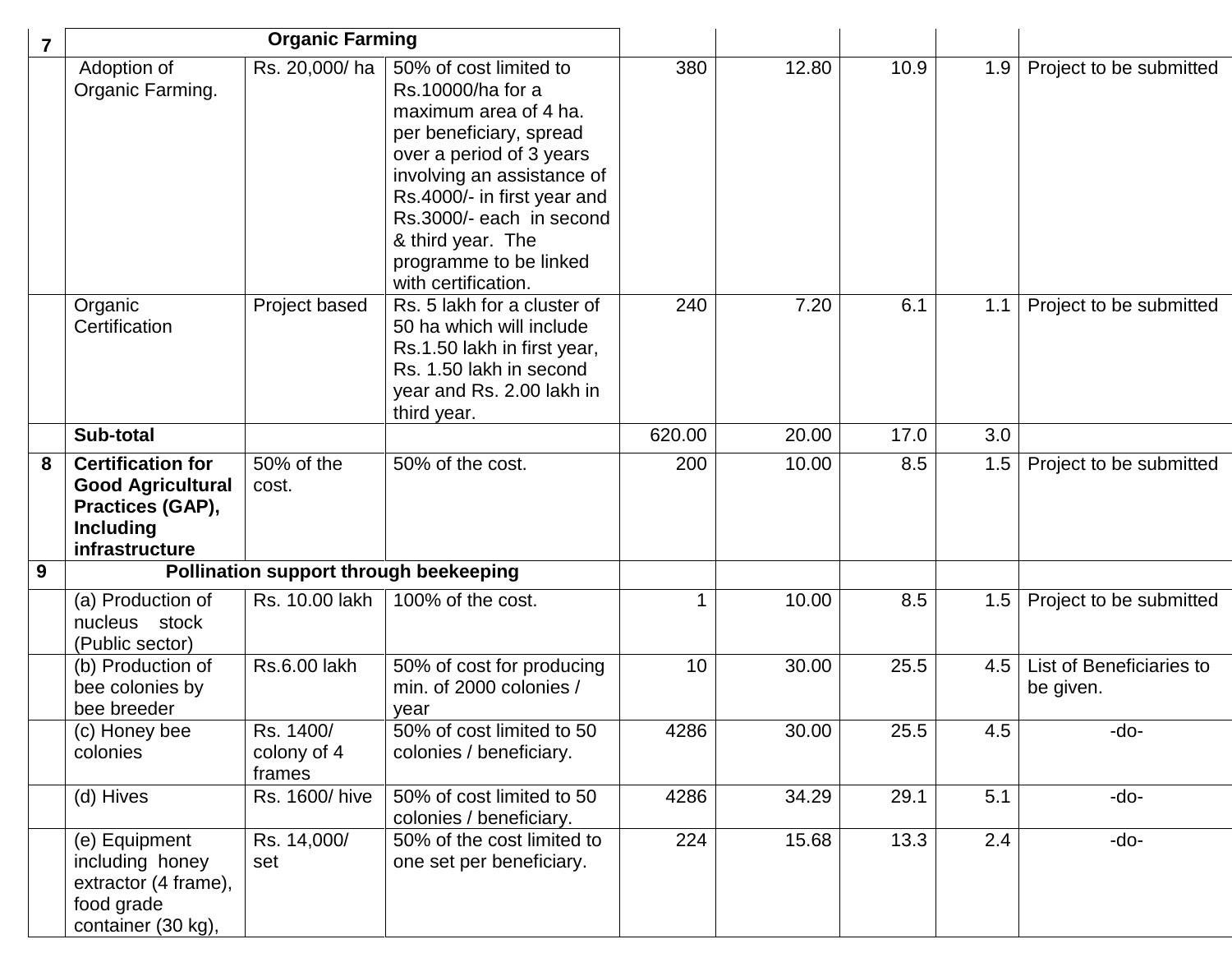|    | net, etc.                                                                                               |                                   |                                                                                                            |                |        |       |      |                                           |
|----|---------------------------------------------------------------------------------------------------------|-----------------------------------|------------------------------------------------------------------------------------------------------------|----------------|--------|-------|------|-------------------------------------------|
|    |                                                                                                         |                                   |                                                                                                            |                |        |       |      |                                           |
|    | Sub-total                                                                                               |                                   |                                                                                                            | 8807.00        | 119.97 | 102.0 | 18.0 |                                           |
| 10 |                                                                                                         | <b>Horticulture Mechanization</b> |                                                                                                            |                |        |       |      |                                           |
|    | Power operated<br>machines / tools<br>including Power<br>Saw and Plant<br>Protection<br>equipments etc. | Rs.35,000/-<br>per set            | 50% of cost limited to one<br>set per beneficiary.                                                         | 2331           | 407.93 | 346.7 | 61.2 | List of Beneficiaries to<br>be furnished. |
|    | <b>Power Machines</b><br>(upto 20 BHP) with<br>rotavator /<br>equipment                                 | Rs.1,20,000/-<br>per set          | 50% of cost limited to one<br>set per beneficiary.                                                         | 320            | 192.00 | 163.2 | 28.8 | List of Beneficiaries to<br>be furnished. |
|    | Sub-total                                                                                               |                                   |                                                                                                            | 2651.00        | 599.93 | 509.9 | 90.0 |                                           |
| 11 |                                                                                                         | <b>Line Demonstration (FLD)</b>   | <b>Technology Dissemination through demonstration/ Front</b>                                               |                |        |       |      |                                           |
|    | <b>Farmers Field</b>                                                                                    | Rs. 25.00 lakh                    | 75 % of cost in farmers<br>field and 100% of cost in<br>farms belonging to Public<br>Sector                | $\overline{4}$ | 71.05  | 60.4  | 10.7 | Project to be submitted                   |
|    | Public Sector (indo<br>Israel work plan)                                                                | Rs. 25.00 lakh                    | 75 % of cost in farmers<br>field and 100% of cost in<br>farms belonging to Public<br>Sector                | 9              | 225.00 | 191.3 | 33.8 | Project to be submitted                   |
|    | Sub-total                                                                                               |                                   |                                                                                                            | 13             | 296.05 | 251.6 | 44.4 |                                           |
| 12 |                                                                                                         | Human Resource Development (HRD)  |                                                                                                            |                |        |       |      |                                           |
|    | HRD for<br>Supervisors &<br><b>Entrepreneurs</b>                                                        | Rs. 20.00 lakh<br>/ training      | 100% of the cost in first<br>year. In subsequent<br>years, cost of<br>infrastructure not to be<br>claimed. | $\overline{2}$ | 15.00  | 12.8  | 2.3  | Project to be submitted                   |
|    | HRD for<br>Gardeners                                                                                    | Rs. 15.00 lakh<br>training        | 100% of the cost in first<br>year. In subsequent<br>years, cost of<br>infrastructure not to be<br>claimed. | 3              | 20.70  | 17.6  | 3.1  | Project to be submitted                   |
|    | <b>Training of</b><br>farmers                                                                           |                                   |                                                                                                            |                |        |       |      |                                           |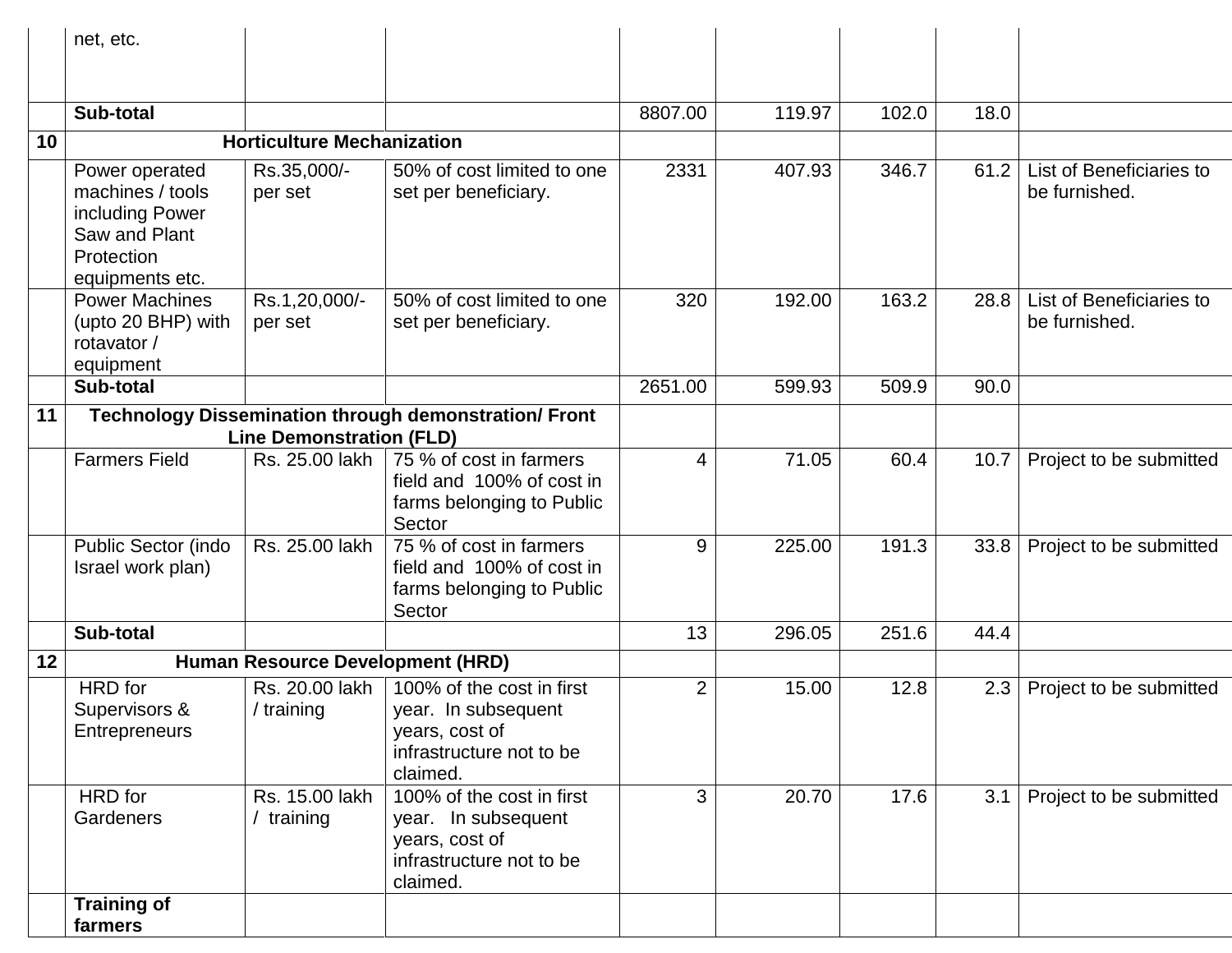| <b>Farmers Field</b><br>school for 30<br>School                                              |                                                                  |                                                               | 171   | 59.85  | 50.9  | 9.0  | Training Calendar to be<br>furnished |
|----------------------------------------------------------------------------------------------|------------------------------------------------------------------|---------------------------------------------------------------|-------|--------|-------|------|--------------------------------------|
| <b>Within the District</b><br>$(1 \text{ days})$                                             | <b>Rs.400/day</b><br>per farmer<br>excluding<br>transport        | 100% of the cost.                                             | 7900  | 31.60  | 26.9  | 4.7  | Training Calendar to be<br>furnished |
| Within the State (6<br>days)                                                                 | Rs. 750/day<br>per farmer<br>excluding<br>transport              | 100% of the cost.                                             | 4800  | 36.00  | 30.6  | 5.4  | Training Calendar to be<br>furnished |
| <b>Outside the State</b><br>$(7 \text{ days})$                                               | Rs. 1000/ day<br>per farmer<br>excluding<br>transport            | 100% of the cost.                                             | 2150  | 21.50  | 18.3  | 3.2  | Training Calendar to be<br>furnished |
| <b>Exposure visit of</b><br>farmers                                                          |                                                                  |                                                               |       |        |       |      |                                      |
| <b>Within the District</b><br>(one day)                                                      | Rs.250/day<br>per farmer<br>excluding<br>transport               | 100% of the cost.                                             | 7200  | 18.00  | 15.3  | 2.7  | Training Calendar to be<br>furnished |
| Within the State (1<br>days)                                                                 | Rs. 300/day<br>per farmer<br>excluding<br>transport              | 100% of the cost.                                             | 11550 | 34.65  | 29.5  | 5.2  | Training Calendar to be<br>furnished |
| <b>Outside the State</b><br>$(1 \text{ days})$                                               | Rs. 600/day<br>per farmer<br>excluding<br>transport              | 100% of the cost.                                             | 5600  | 33.60  | 28.6  | 5.0  | Training Calendar to be<br>furnished |
|                                                                                              |                                                                  | Training / study tour of technical staff/ field functionaries |       |        |       |      |                                      |
| Within the State (7<br>days)                                                                 | Rs.200/day<br>per participant<br>plus TA/DA,<br>as admissible    | 100% of the cost.                                             | 2970  | 5.94   | 5.0   | 0.9  | Training Calendar to be<br>furnished |
| Study tour to<br>progressive States<br>(group of<br>minimum 5<br>participants) for 7<br>days | Rs.650.00/day<br>per participant<br>plus TA/DA,<br>as admissible | 100% of the cost.                                             | 920   | 5.98   | 5.1   | 0.9  | Training Calendar to be<br>furnished |
| Sub-total                                                                                    |                                                                  |                                                               | 43266 | 282.82 | 240.4 | 42.4 |                                      |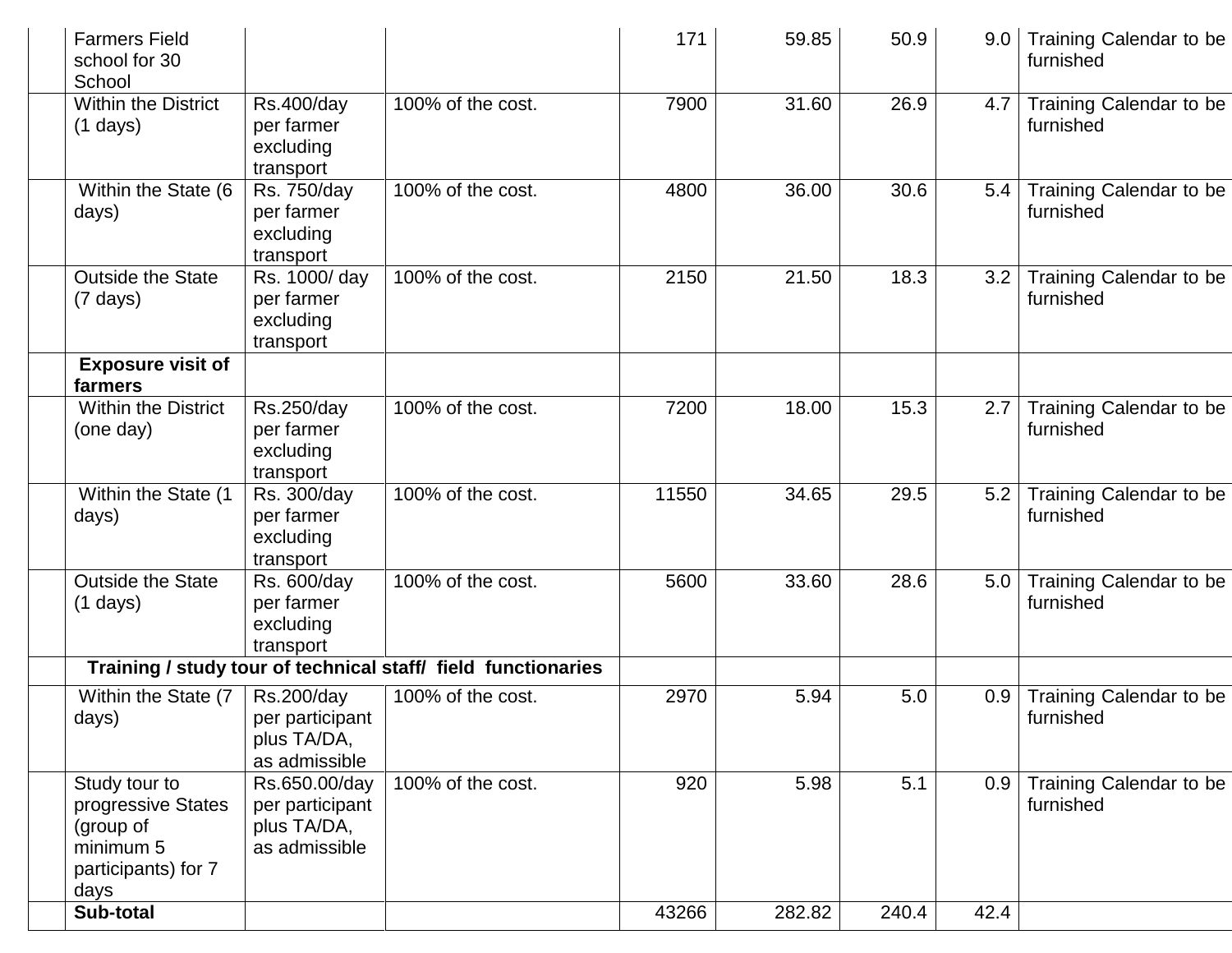| 13 | <b>INTEGRATED POST HARVEST MANAGEMENT</b>                            |                                                  |                                                                                                                                                                                                                                                                                                                                                                                                                                  |     |         |        |       |                                                                                                                                                                        |
|----|----------------------------------------------------------------------|--------------------------------------------------|----------------------------------------------------------------------------------------------------------------------------------------------------------------------------------------------------------------------------------------------------------------------------------------------------------------------------------------------------------------------------------------------------------------------------------|-----|---------|--------|-------|------------------------------------------------------------------------------------------------------------------------------------------------------------------------|
|    | Pack house / On<br>farm collection &<br>storage unit                 | Rs. 3.00 Lakh/<br>per unit with<br>size of 9Mx6M | 50% of the capital cost.                                                                                                                                                                                                                                                                                                                                                                                                         | 880 | 1275.00 | 1083.8 | 191.3 | <b>SLEC</b><br><b>Minutes</b><br>of<br>meeting<br>to<br>be<br>submitted along<br>with<br>details of beneficiaries,<br>location, etc to facilitate<br>release of funds. |
|    | Pre-cooling unit                                                     | Rs.15.00 lakh<br>for 6 MT<br>capacity            | Credit linked back-ended<br>subsidy @ 40% of the<br>cost of project in general<br>areas and 55% in case<br>Hilly & Scheduled areas<br>individual<br>for<br>entrepreneurs.                                                                                                                                                                                                                                                        | 3   | 18.00   | 15.3   | 2.7   | Project to be submitted                                                                                                                                                |
|    | Cold storage units<br>(Construction/expa<br>nsion/Modernizatio<br>n) | Rs. 6000/MT<br>for 5000 MT<br>capacity           | Credit linked back-ended<br>subsidy @ 40% of the<br>capital cost of project in<br>general areas and 55% in<br>case of Hilly & Scheduled<br>areas in respect of only<br>those units which adopt<br>new technologies and<br>include<br>insulation,<br>humidity control and fin<br>coil cooling system with<br>of<br>multi<br>provision<br>chambers.<br>Technical<br>parameters issued by the<br>Department<br>to<br>be<br>adopted. | 28  | 1414.00 | 1201.9 | 212.1 | Project to be submitted                                                                                                                                                |
|    | Refer vans/<br>containers                                            | Rs. 24.00<br>lakh/ unit for 6<br>MT capacity     | Credit linked back-ended<br>subsidy @40% of the cost<br>of project in General<br>areas.                                                                                                                                                                                                                                                                                                                                          | 3   | 10.00   | 8.5    | 1.5   | Project to be submitted                                                                                                                                                |
|    | Primary/Mobile /<br>Minimal processing<br>unit                       | Rs. 24.00<br>lakh/unit.                          | -do-                                                                                                                                                                                                                                                                                                                                                                                                                             | 101 | 400.22  | 340.2  | 60.0  | Project to be submitted                                                                                                                                                |
|    | Ripening chamber                                                     | Rs. 6000/MT<br>for 5000 MT<br>capacity           | -do-                                                                                                                                                                                                                                                                                                                                                                                                                             | 25  | 399.00  | 339.2  | 59.9  | Project to be submitted                                                                                                                                                |
|    | <b>Preservation unit (low cost)</b>                                  |                                                  |                                                                                                                                                                                                                                                                                                                                                                                                                                  |     |         |        |       |                                                                                                                                                                        |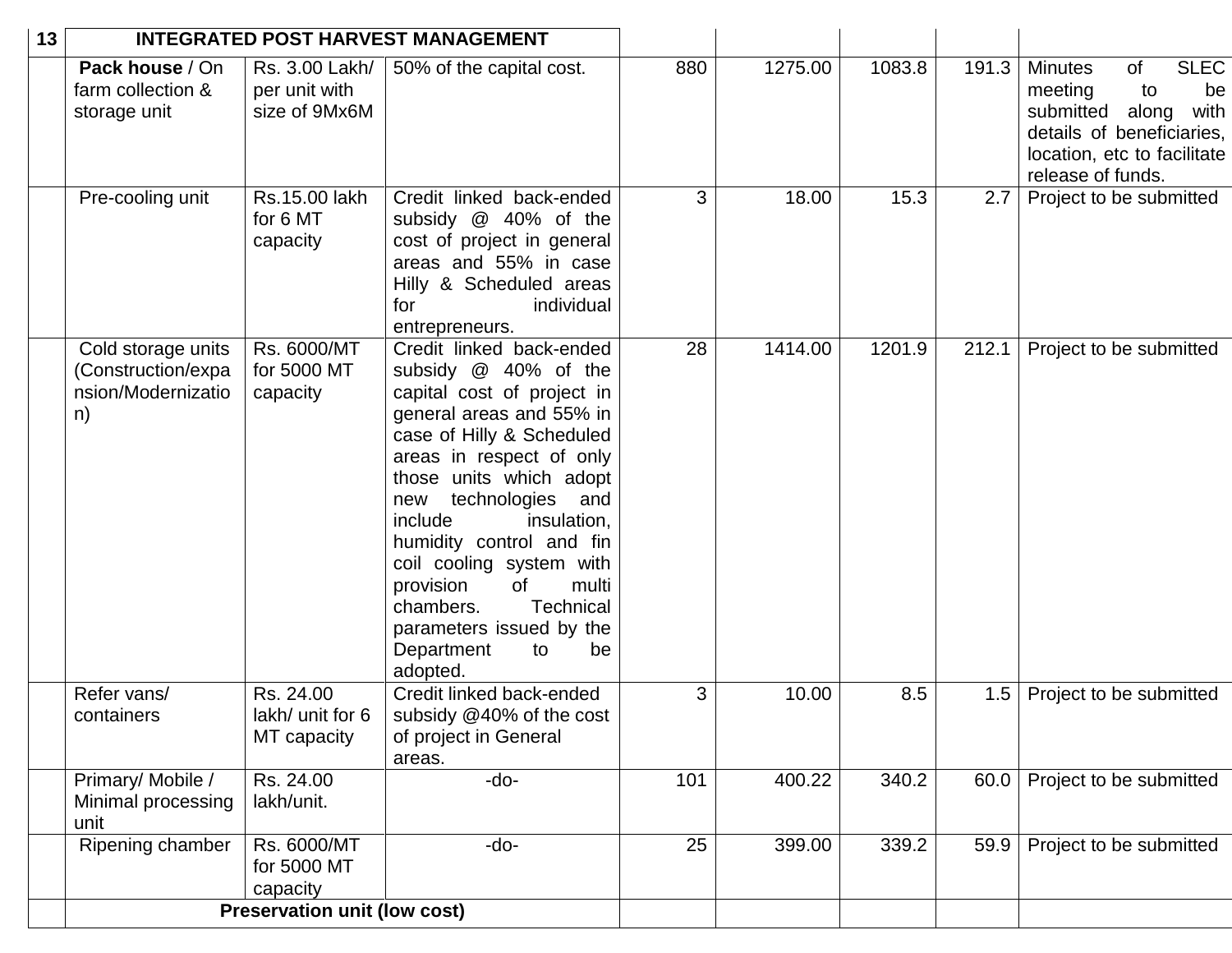|    | Low cost onion<br>storage structure<br>(25 MT)                                             | <b>Rs.1.00 lakh</b><br>per unit | 50% of the total cost.                                                                                                                                                                    | 60             | 30.00   | 25.5   | 4.5   | <b>SLEC</b><br><b>Minutes</b><br>of<br>meeting<br>to<br>be<br>submitted<br>with<br>along<br>details of beneficiaries,<br>location, etc to facilitate<br>release of funds. |
|----|--------------------------------------------------------------------------------------------|---------------------------------|-------------------------------------------------------------------------------------------------------------------------------------------------------------------------------------------|----------------|---------|--------|-------|---------------------------------------------------------------------------------------------------------------------------------------------------------------------------|
|    | Sub-total                                                                                  |                                 |                                                                                                                                                                                           | 1100.00        | 3546.22 | 3014.3 | 531.9 |                                                                                                                                                                           |
| 14 |                                                                                            | <b>HORTICULTURAL PRODUCE</b>    | <b>ESTABLISHMENT OF MARKETING INFRASTRUCTURE FOR</b>                                                                                                                                      |                |         |        |       |                                                                                                                                                                           |
|    | <b>Terminal markets</b>                                                                    | Rs.150.00<br>crore/project      | 25% to 40% (limited to<br>Rs.50.00 crore) as Public-<br>Private Partnership mode<br>through competitive<br>bidding, in accordance<br>with operational<br>guidelines issued<br>separately. |                | 25.00   | 21.3   | 3.8   | Project to be submitted                                                                                                                                                   |
|    | Wholesale<br>markets                                                                       | Rs.100.00<br>crore/project      | Credit linked back-ended<br>subsidy @ 25% of the<br>capital cost of project in<br>general areas and<br>33.33% in case of Hilly &<br>Scheduled areas for<br>individual entrepreneurs.      | 1              | 25.00   | 21.3   | 3.8   | Project to be submitted                                                                                                                                                   |
|    | Rural Markets/<br>Apni<br>mandies/Direct<br>markets                                        | Rs. 20 lakh/<br>unit            | Credit linked back-ended<br>subsidy @ 40% of the<br>capital cost of project in<br>general areas and 55% in<br>case of Hilly & Scheduled<br>areas for individual<br>entrepreneurs.         | $\overline{2}$ | 15.00   | 12.8   | 2.3   | Project to be submitted                                                                                                                                                   |
|    | Functional<br>Infrastructure: for<br>collection, sorting/<br>grading, packing<br>units etc | Rs.15.00<br>lakh/unit           | Credit linked back-ended<br>subsidy @ 40% of the<br>capital cost of project in<br>general areas and 55 %<br>in case of Hilly &<br>Scheduled areas for<br>individual entrepreneurs.        | 6              | 35.00   | 29.8   | 5.3   | Project to be submitted                                                                                                                                                   |
|    | Sub-total                                                                                  |                                 |                                                                                                                                                                                           | 10.00          | 100.00  | 63.8   | 11.3  |                                                                                                                                                                           |
| 15 | <b>Mission Management</b>                                                                  |                                 |                                                                                                                                                                                           |                |         |        |       |                                                                                                                                                                           |